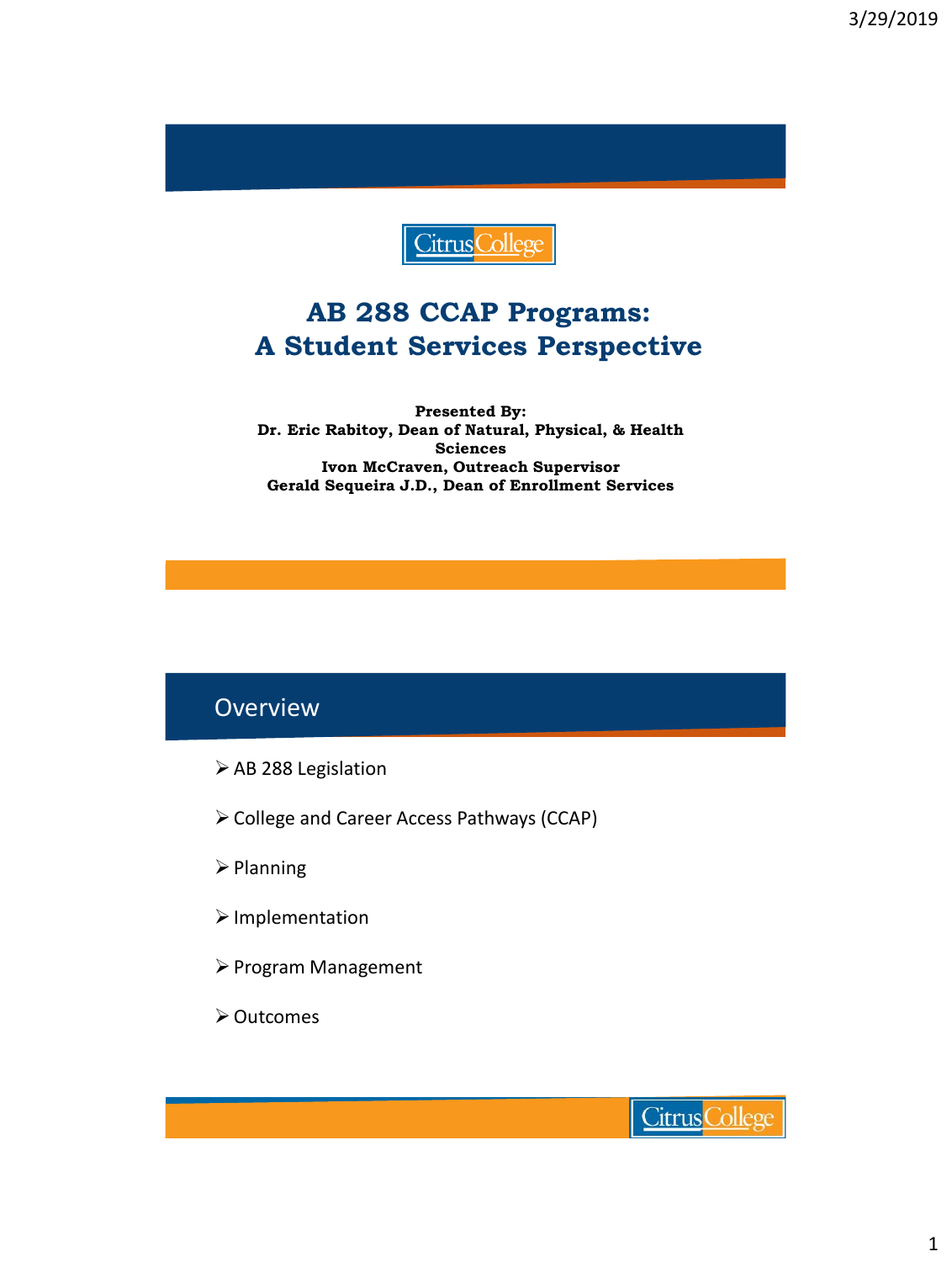### Overview of AB 288 Legislation

- ➢ Target Demographic
	- ➢ Students who may not already be college bound or who are underrepresented in higher education
- ➢ Goal
	- ➢ Seamless pathways to college for CTE/Transfer, improving high school graduation rates, and or college/career readiness
- ➢ Courses
	- $\triangleright$  Must be part of a Pathway
	- ➢ May be college level/CTE and/or developmental math or English
- ➢ Apportionment
	- ➢ Colleges may claim apportionment
	- ➢ Course may be offered at the high school campus and closed to the general public
	- ➢ New Funding Formula: FTES paid at higher/prior funding rate

Citrus Colleg

#### College and Career Access Pathways (CCAP)

- ➢Customized CCAP program
	- ➢4-year program
	- ➢2-year program
	- ➢A la carte program
- ➢Students earn transferable credit
- ➢Students take courses from the Intersegmental General Education Transfer Curriculum (IGETC)
- ➢ Most programs follow cohort model
- ➢Participating high schools (All Citrus College School Districts):
	- ➢ Claremont HS
	- ➢ CSArts HS
	- ➢ Duarte HS
	- ➢ Gladstone HS
- ➢ Glendora HS
- ➢ Monrovia HS
- ➢ San Antonio HS
- ➢ Sierra HS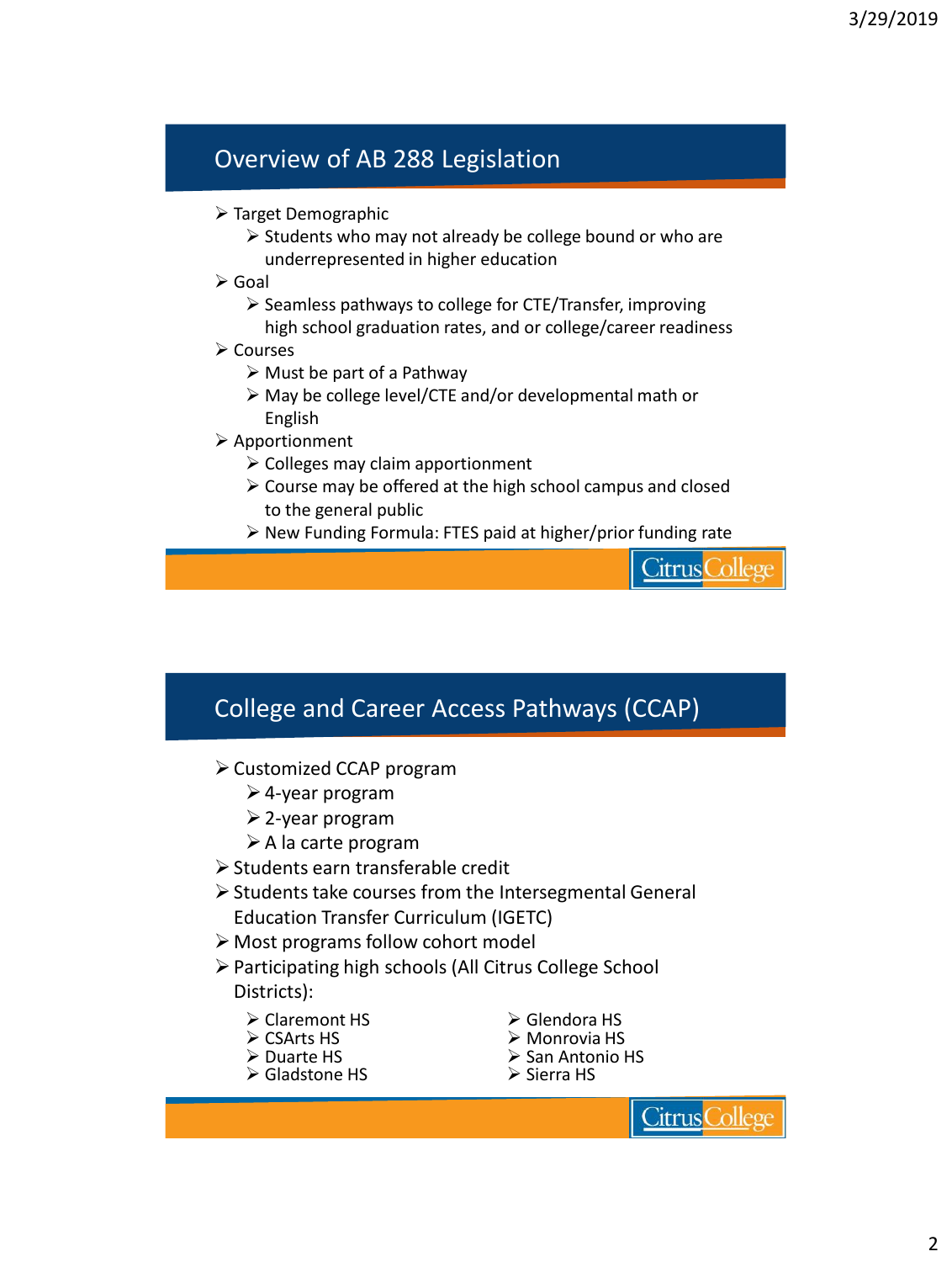## Sample 4-Year Program: Monrovia HS

|           | Monrovia USD Early College/Grad/IGETC/A-G Equivalency Matrix |      |                  |                            |                                    |                       |                                              |                                                                  |                                     |                                             |                                                        |                                               |                                                              |                                                                                                                                                          |                                                          |                                                                                                 |  |                                                                                                                              |                                                                             |
|-----------|--------------------------------------------------------------|------|------------------|----------------------------|------------------------------------|-----------------------|----------------------------------------------|------------------------------------------------------------------|-------------------------------------|---------------------------------------------|--------------------------------------------------------|-----------------------------------------------|--------------------------------------------------------------|----------------------------------------------------------------------------------------------------------------------------------------------------------|----------------------------------------------------------|-------------------------------------------------------------------------------------------------|--|------------------------------------------------------------------------------------------------------------------------------|-----------------------------------------------------------------------------|
| Term      | English &<br>Speech                                          | Math | Science          | Social &<br>Behavioral     | Arts &<br><b>Humanities</b>        | Life Long<br>Learning |                                              | <b>IGETC</b><br>Group 1<br>English<br>3 <sup>*</sup> course req. |                                     |                                             | UC: Group 1A & 1B, CSU: 1A, 1B, 1C                     |                                               |                                                              | <b>IGETC</b><br><b>IGETC</b><br>Group 3<br>Group 2<br><b>Arts &amp; Humanities</b><br>Math<br>3 course req.<br>1 course<br>1 course min from 3A*<br>req. |                                                          | <b>IGFTC</b><br>Group 4<br>Social &<br>Behavioral<br>Science<br>3 course req.<br>2 disciplines* |  | <b>IGETC</b><br>Group 5<br><b>Physical &amp; Biological</b><br><b>Sciences</b><br>2 course reg.<br>1 physical & 1 biological | <b>IGETC</b><br>Group 6 (UC Only)<br><b>Languages Other</b><br>than English |
|           |                                                              |      |                  |                            |                                    |                       | <b>IGETC</b><br>Group 1A<br>1 course<br>reg. | <b>IGETC</b><br>Group 1B<br>1 course<br>reg.                     | <b>IGFTC</b><br>Group 1C<br>$CSU^*$ | <b>IGETC</b><br>Group 2<br>1 course<br>reg. | <b>IGETC</b><br>Group 3A:<br>Art<br>1 course<br>$min*$ | <b>IGETC</b><br>Group 3B<br><b>Humanities</b> | <b>IGETC</b><br>Group 4<br>Social &<br>Behavioral<br>Science | <b>IGETC</b><br>Group 5A<br>Physical<br>Science                                                                                                          | <b>IGETC</b><br>Group 5B<br><b>Biological</b><br>Science | <b>IGETC</b><br>Group 4<br><b>UC Only</b>                                                       |  |                                                                                                                              |                                                                             |
| Summer    |                                                              |      |                  |                            |                                    | <b>COUN 160</b>       |                                              |                                                                  |                                     |                                             |                                                        |                                               |                                                              |                                                                                                                                                          |                                                          |                                                                                                 |  |                                                                                                                              |                                                                             |
| 9 Fall    |                                                              |      |                  |                            | <b>MUSE 113.</b><br><b>ART 105</b> |                       |                                              |                                                                  |                                     |                                             | XX                                                     |                                               |                                                              |                                                                                                                                                          |                                                          |                                                                                                 |  |                                                                                                                              |                                                                             |
| 9 Spring  |                                                              |      |                  | <b>SPAN 101</b>            |                                    |                       |                                              |                                                                  | $\mathbf x$                         |                                             |                                                        |                                               |                                                              |                                                                                                                                                          |                                                          |                                                                                                 |  |                                                                                                                              |                                                                             |
| 10 Summer | <b>SPCH 101</b>                                              |      |                  |                            |                                    |                       |                                              | $\bf{x}$                                                         |                                     |                                             |                                                        |                                               |                                                              |                                                                                                                                                          |                                                          |                                                                                                 |  |                                                                                                                              |                                                                             |
| 10 Fall   |                                                              |      |                  | <b>SPAN 102</b>            |                                    |                       |                                              |                                                                  |                                     |                                             |                                                        | $\boldsymbol{\mathsf{x}}$                     |                                                              |                                                                                                                                                          |                                                          |                                                                                                 |  |                                                                                                                              |                                                                             |
| 10 Spring |                                                              |      | <b>ANTH 2010</b> | GEO 102                    |                                    |                       |                                              |                                                                  |                                     |                                             |                                                        |                                               | x                                                            |                                                                                                                                                          | x                                                        |                                                                                                 |  |                                                                                                                              |                                                                             |
| 11 Fall   |                                                              |      |                  | <b>POLI 103/PSY</b><br>101 |                                    |                       |                                              |                                                                  |                                     |                                             |                                                        |                                               | <b>XX</b>                                                    |                                                                                                                                                          |                                                          |                                                                                                 |  |                                                                                                                              |                                                                             |
| 11 Spring |                                                              |      |                  | <b>ECON 101</b>            |                                    |                       |                                              |                                                                  |                                     | x                                           |                                                        |                                               | x                                                            |                                                                                                                                                          |                                                          |                                                                                                 |  |                                                                                                                              |                                                                             |
| 12 Fall   | <b>ENG 101E</b>                                              |      |                  |                            |                                    |                       | x                                            |                                                                  |                                     |                                             |                                                        |                                               |                                                              |                                                                                                                                                          |                                                          |                                                                                                 |  |                                                                                                                              |                                                                             |
| 12 Spring | <b>ENG 103</b>                                               |      |                  |                            |                                    |                       |                                              | x                                                                |                                     |                                             |                                                        |                                               |                                                              |                                                                                                                                                          |                                                          |                                                                                                 |  |                                                                                                                              |                                                                             |

**Citrus** College

## Sample 2-Year Program: Gladstone HS

|           | Gladstone USD Early College/Grad/IGETC/A-G Equivalency Matrix |                 |                 |                        |                             |                       |                                                                                            |                                              |                                     |                                                     |                                                                                                   |                                        |                                                                                                 |                                                                                                                              |                                                          |
|-----------|---------------------------------------------------------------|-----------------|-----------------|------------------------|-----------------------------|-----------------------|--------------------------------------------------------------------------------------------|----------------------------------------------|-------------------------------------|-----------------------------------------------------|---------------------------------------------------------------------------------------------------|----------------------------------------|-------------------------------------------------------------------------------------------------|------------------------------------------------------------------------------------------------------------------------------|----------------------------------------------------------|
| Term      | English &<br>Speech                                           | Math            | Science         | Social &<br>Behavioral | Arts &<br><b>Humanities</b> | Life Long<br>Learning | <b>IGETC</b><br>Group 1<br>English<br>3* course req.<br>UC: Group 1A & 1B, CSU: 1A, 1B, 1C |                                              |                                     | <b>IGETC</b><br>Group 2<br>Math<br>1 course<br>req. | <b>IGETC</b><br>Group 3<br><b>Arts &amp; Humanities</b><br>3 course req.<br>1 course min from 3A* |                                        | <b>IGETC</b><br>Group 4<br>Social &<br>Behavioral<br>Science<br>3 course req.<br>2 disciplines* | <b>IGETC</b><br>Group 5<br><b>Physical &amp; Biological</b><br><b>Sciences</b><br>2 course req.<br>1 physical & 1 biological |                                                          |
|           |                                                               |                 |                 |                        |                             |                       | <b>IGETC</b><br>Group 1A<br>1 course<br>req.                                               | <b>IGETC</b><br>Group 1B<br>1 course<br>rea. | <b>IGETC</b><br>Group 1C<br>$CSU^*$ | <b>IGETC</b><br>Group 2<br>1 course<br>rea.         | <b>IGETC</b><br>Group 3A:<br>Art<br>1 course<br>$min*$                                            | <b>IGETC</b><br>Group 3B<br>Humanities | <b>IGETC</b><br>Group 4<br>Social &<br>Behavioral<br>Science                                    | <b>IGETC</b><br>Group 5A<br>Physical<br>Science                                                                              | <b>IGETC</b><br>Group 5B<br><b>Biological</b><br>Science |
| 11 Summer |                                                               |                 |                 |                        | <b>MUS 113</b>              | <b>COUN 160</b>       |                                                                                            |                                              |                                     |                                                     | x                                                                                                 |                                        |                                                                                                 |                                                                                                                              |                                                          |
| 11 Fall   |                                                               |                 | <b>BIO 102</b>  | <b>HIST 108</b>        |                             |                       |                                                                                            |                                              |                                     |                                                     |                                                                                                   | x                                      |                                                                                                 | x                                                                                                                            |                                                          |
| 11 Spring |                                                               |                 | <b>ECON 101</b> |                        | <b>HUM 102</b>              |                       |                                                                                            |                                              |                                     |                                                     | x                                                                                                 |                                        | x                                                                                               |                                                                                                                              |                                                          |
| 12 Summer | <b>ENG 101S</b>                                               |                 |                 |                        |                             |                       | $\overline{\mathbf{x}}$                                                                    |                                              |                                     |                                                     |                                                                                                   |                                        | X                                                                                               |                                                                                                                              |                                                          |
| 12 Fall   | <b>SPCH 101</b>                                               |                 |                 | <b>POLI 103</b>        |                             |                       |                                                                                            |                                              | x                                   |                                                     |                                                                                                   |                                        | x                                                                                               |                                                                                                                              |                                                          |
| 12 Spring |                                                               | <b>MATH 165</b> |                 |                        |                             |                       |                                                                                            |                                              |                                     | x                                                   |                                                                                                   |                                        |                                                                                                 |                                                                                                                              |                                                          |

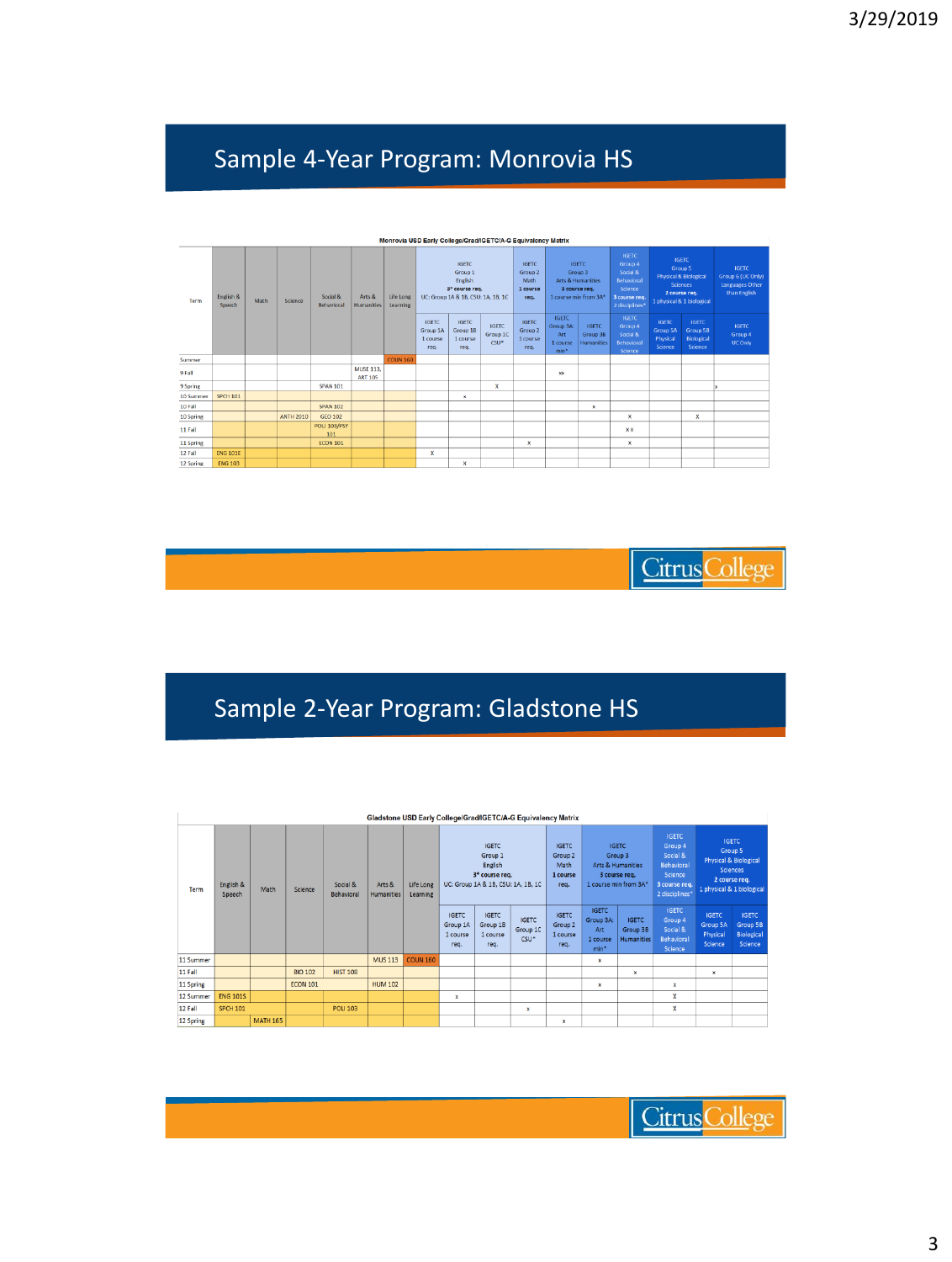## Sample Map to Major

|                     | COLLEGE: CITRUS COLLEGE - GLENDORA, CA |  |
|---------------------|----------------------------------------|--|
| <b>HIGH SCHOOL:</b> |                                        |  |

Certificate: IGETC, Administration of Justice Certificate: TGETC, Administration of Justice<br>\*Associate Degree for Transfer: Administration of Justice \*Certificate in Criminal Justice

| <b>IGETC Certificate</b> |                                      |                 |                  |                                     |                        |                              | *Major Courses to be Taken at<br><b>Citrus for ADT in Administration</b><br>of Justice |
|--------------------------|--------------------------------------|-----------------|------------------|-------------------------------------|------------------------|------------------------------|----------------------------------------------------------------------------------------|
| <b>GRADE</b>             | English/<br><b>Speech</b>            | <b>Math</b>     | <b>Science</b>   | <b>Social/</b><br><b>Behavioral</b> | <b>Arts/Humanities</b> | <b>Life Long</b><br>Learning |                                                                                        |
| Freshman<br>Fall         |                                      |                 |                  |                                     | <b>MUS 113</b>         | <b>COUN 160</b>              |                                                                                        |
| Freshman<br>Spring       |                                      |                 |                  |                                     | ART 100 A or B         | <b>COUN 145</b>              |                                                                                        |
| Sophomore<br>Fall        |                                      |                 |                  | <b>SPCH 101</b>                     | <b>HIST 108</b>        |                              | AJ 101                                                                                 |
| Sophomore<br>Spring      | <b>SOC 201 or</b><br><b>ANTH 210</b> |                 | ANTH<br>212/212L |                                     |                        |                              | AJ 102                                                                                 |
| Junior<br>Fall           | <b>ENGL 101</b>                      |                 |                  | ESCI 130 or<br>119                  |                        |                              | AJ 103                                                                                 |
| Junior<br>Spring         | ENGL 103 or<br>104                   |                 |                  | <b>POLI 103</b>                     |                        |                              | AJ 109                                                                                 |
| Senior<br>Fall           |                                      | <b>MATH 150</b> |                  | <b>PSY 101</b>                      |                        |                              | AJ 112                                                                                 |
| Senior<br>Spring         |                                      | <b>MATH 165</b> |                  |                                     |                        |                              | AJ 105                                                                                 |

### Planning

- ➢Develop a common vision
- ➢Strategically plan course selection and course sequence cohort model
- ➢Develop recruitment matrix for student selection process
- ➢Involve key stakeholders (parents, administrators, and staff)
- ➢Secure staffing
- $\triangleright$  Evaluate faculty availability
- ➢Setup and test student information system
- ➢Textbooks
- ➢Lab fees
- ➢Develop and approve MOUs

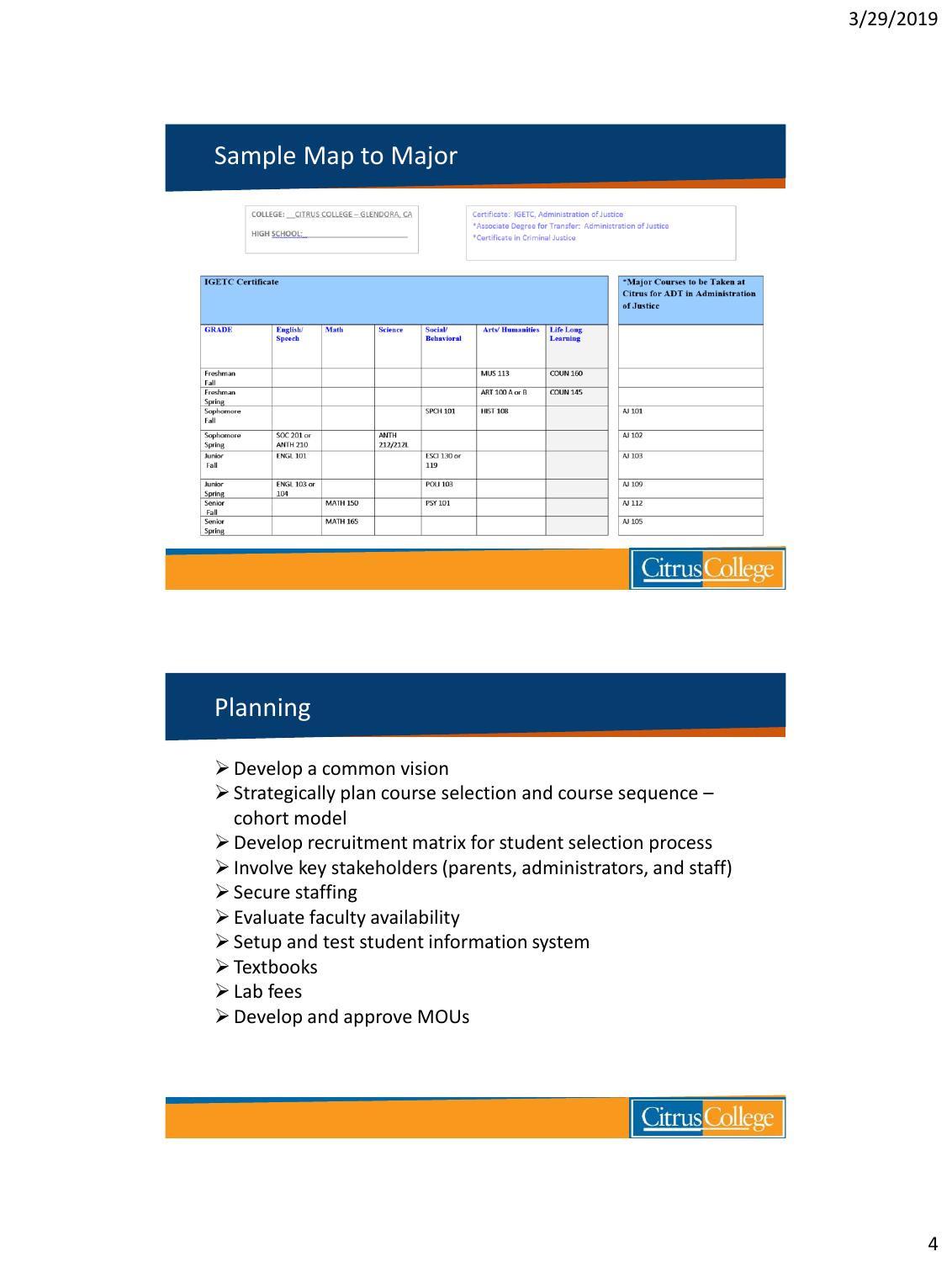### Implementation

- ➢Develop process for application, placement, orientation, and registration
- ➢ Market program to students and parents
- ➢Include parents at site level
- ➢Student information system management
	- ➢Student tracking
	- ➢Fees setup
	- ➢High School academic calendars
	- ➢Drop for nonpayment
- ➢Calendar and schedule development

### Sample Calendar

| Freshman<br>COUN 145: 7:05am - 8:55am M/W<br>1 hr 55 mins<br>27 Meetings |                                                                     |                           | <b>January 2019</b>                | <b>FALCON</b><br><b>Sophomores</b><br>GEOG 118: 7:05am - 8:55am T/TH<br>PHIL 106: 7:05am-8:55am M/W<br>1 hr 55 mins<br>27 Meetings |                  |     |  |  |
|--------------------------------------------------------------------------|---------------------------------------------------------------------|---------------------------|------------------------------------|------------------------------------------------------------------------------------------------------------------------------------|------------------|-----|--|--|
| Sun                                                                      | Mon                                                                 | Tue                       | Wed                                | Thu                                                                                                                                | Fri              | Sat |  |  |
|                                                                          |                                                                     | $\mathbf{I}$              | $\overline{z}$                     | $\overline{3}$                                                                                                                     | $\boldsymbol{d}$ | 5   |  |  |
| 6                                                                        | $\overline{\tau}$                                                   | $\boldsymbol{s}$          | $\circ$                            | 10                                                                                                                                 | II               | 12  |  |  |
| 13                                                                       | I4<br>COUN 145 (1)<br>PHIL 106 (1)                                  | 15<br><b>GEOG 118 (1)</b> | 16<br>COUN 145 (2)<br>PHIL 106 (2) | 17<br>GEOG 118 (2)                                                                                                                 | 18               | 19  |  |  |
| 20                                                                       | 2I<br><b>MLK HOLIDAY-NO</b><br><b>SCHOOL</b>                        | 22<br>GEOG 118 (3)        | 23<br>COUN 145 (3)<br>PHIL 106 (3) | 24<br>GEOG 118 (4)                                                                                                                 | 25               | 26  |  |  |
| 27                                                                       | 28<br><b>DHS All Staff</b><br><b>In-Service</b><br><b>NO SCHOOL</b> | 29<br>GEOG 118 (5)        | 30<br>COUN 145 (4)<br>PHIL 106 (4) | 31<br>GEOG 118 (6)                                                                                                                 |                  |     |  |  |

**Citrus College**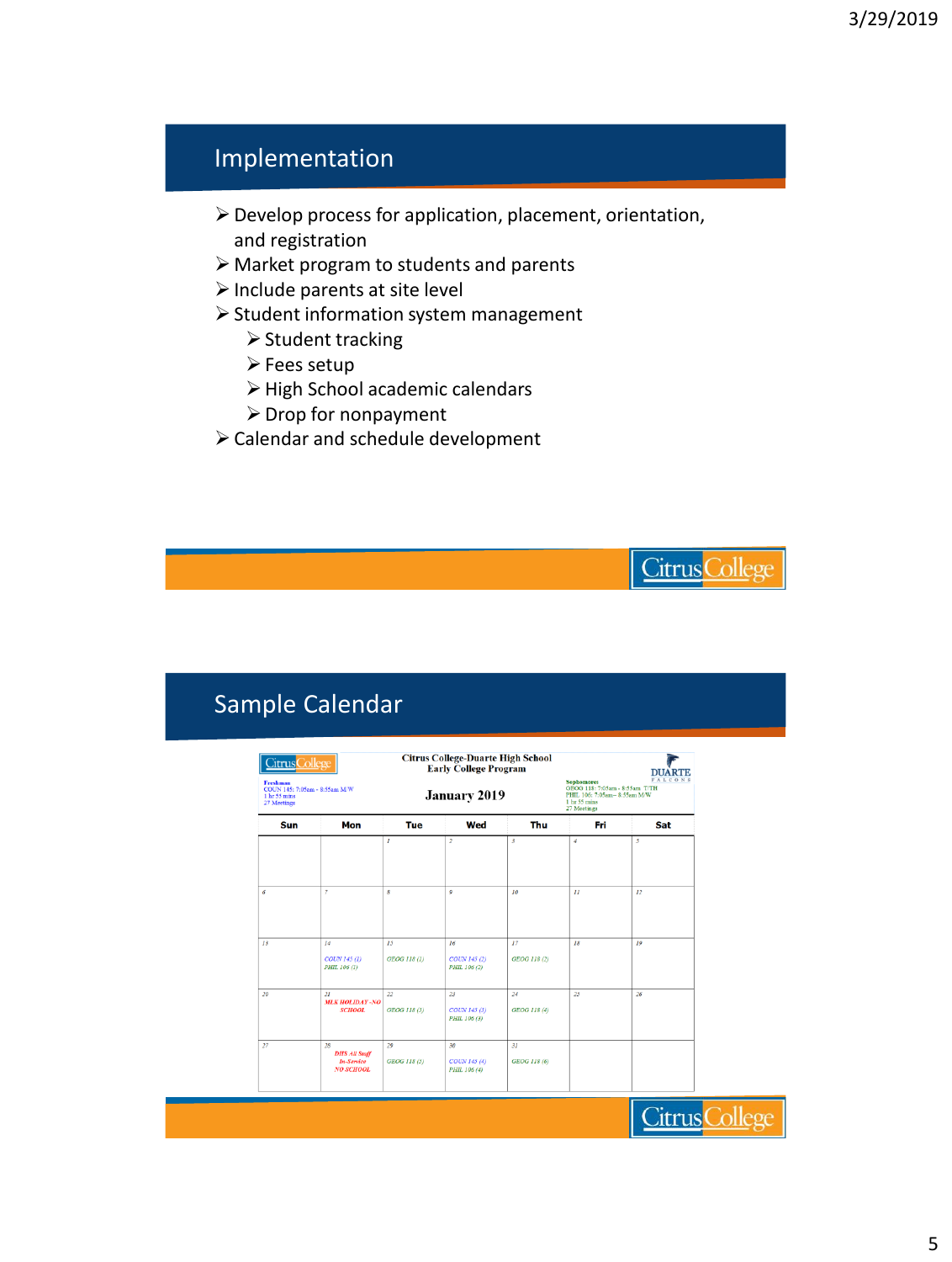### Program Management

- ➢Student management
	- ➢Application and registration process
	- ➢Holds and restrictions
- ➢Staffing
	- ➢Funds
	- $\triangleright$  Hire and train staff
- ➢ Manage parent involvement
- ➢Academic monitoring of students
	- ➢Counseling appointments
- $\triangleright$  Invest in cohort model building activities



**Citrus College** 

**Citrus College** 

### Courses Offered

| <b>Course Title</b>                   | Subi        | Crse | <b>Sections</b> | <b>Course Title</b>                   | Subi        | Crse | <b>Sections</b> |
|---------------------------------------|-------------|------|-----------------|---------------------------------------|-------------|------|-----------------|
| <b>Strategies for College Success</b> | COUN        | 160  | 30              | Intro to Cultural Anthropology        | <b>ANTH</b> | 210  | $\overline{2}$  |
| <b>Public Address</b>                 | <b>SPCH</b> | 101  | 8               | Intro To Psychology                   | <b>PSY</b>  | 101  | $\overline{2}$  |
| <b>American Gov &amp; Politics</b>    | POLI        | 103  | $\overline{7}$  | <b>Music Fundamentals</b>             | <b>MUSE</b> | 100  | $\overline{2}$  |
| History of Rock and Roll              | <b>MUSE</b> | 113  | $\overline{7}$  | Philosophy/Ethics                     | PHIL        | 108  | 2               |
| Reading and Composition               | <b>ENGL</b> | 101  | $\overline{7}$  | Reading & Composition Support         | <b>ENGL</b> | 101S | $\overline{2}$  |
| <b>Human Genetics</b>                 | <b>BIOL</b> | 102  | 6               | Voice & Movement for the Actor I      | THEA        | 104A | $\overline{2}$  |
| Principles of Macroeconomics          | <b>ECON</b> | 101  | 6               | <b>Composition and Critical Think</b> | <b>ENGL</b> | 103  | $\mathbf{1}$    |
| Career/Life Planning                  | COUN        | 145  | 5               | Cultural Geography                    | GEOG        | 102  | $\mathbf{1}$    |
| History of U.S. since 1877            | <b>HIST</b> | 108  | 4               | History of the U.S.                   | <b>HIST</b> | 107  | $\overline{1}$  |
| <b>Motion Picture Appreciation</b>    | <b>ART</b>  | 199  | 4               | Intermediate Algebra                  | <b>MATH</b> | 150  | 1               |
| <b>Basic Photography</b>              | PHTO        | 101  | 3               | Intro to Admin of Justice             | AJ          | 101  | $\mathbf{1}$    |
| Figure Drawing I                      | <b>ART</b>  | 115  | 3               | Intro to Ethnic Studies               | <b>ETHN</b> | 101  | $\overline{1}$  |
| Intro to Reading/Composition          | <b>ENGL</b> | 99   | 3               | Intro to Theatre Arts                 | THEA        | 101  | 1               |
| Introduction to Philosophy            | PHIL        | 106  | 3               | Intro to Visual Arts                  | ART         | 110  | $\mathbf{1}$    |
| <b>Introduction to Sociology</b>      | SOC         | 201  | 3               | Physical Oceanography                 | <b>ESCI</b> | 130  | $\overline{1}$  |
| <b>Introductory Statistics</b>        | <b>MATH</b> | 165  | 3               | Principles of Microeconomics          | <b>ECON</b> | 102  | 1               |
| Art History - Early 20th Cent.        | <b>ART</b>  | 105  | $\overline{2}$  | Renaissance to Contemporary           | ART         | 100B | $\mathbf{1}$    |
| Art History - Renaissance             | <b>ART</b>  | 103  | $\overline{2}$  | Spanish I                             | <b>SPAN</b> | 101  | $\mathbf{1}$    |
| Humanities from the Renaiss.          | <b>HUM</b>  | 102  | $\overline{2}$  | Spanish II                            | <b>SPAN</b> | 102  | $\overline{1}$  |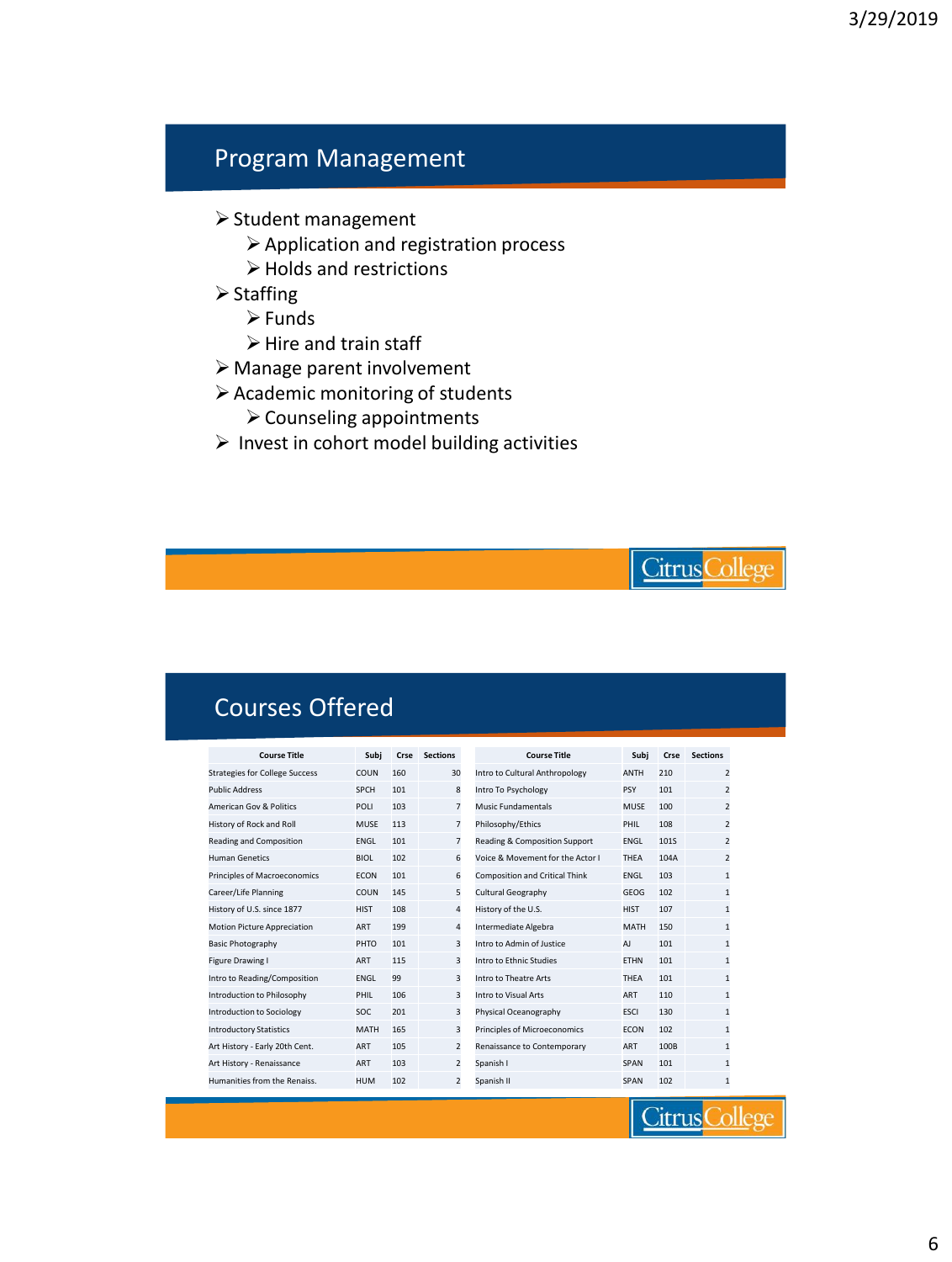#### **Outcomes**

- ➢Enrollment and Demographics
- ➢FTES, Revenue, and Efficiency
- ➢GPA
- ➢Units Completed
- ➢Success and Retention Rate
- ➢Transfer

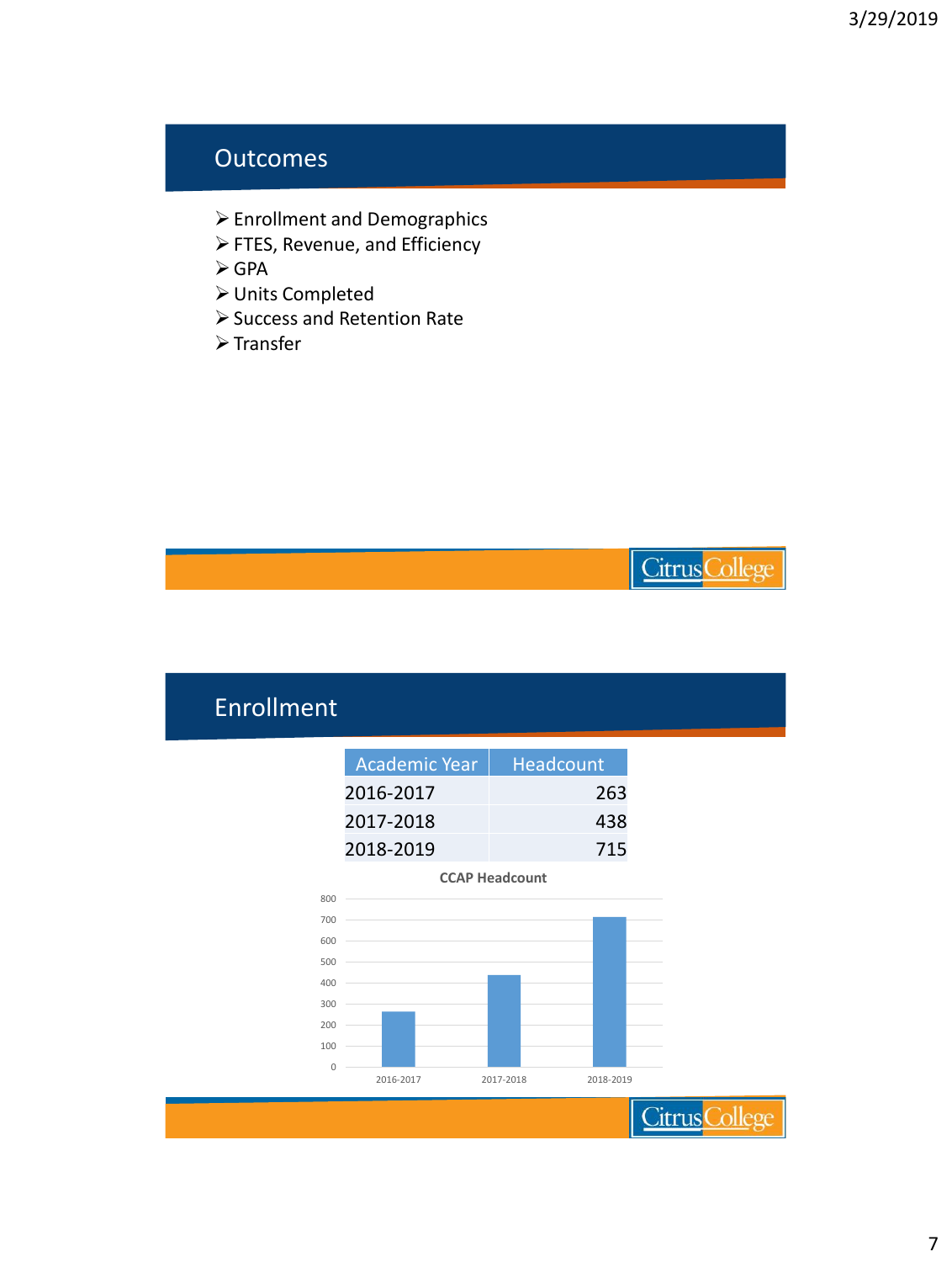# Demographics





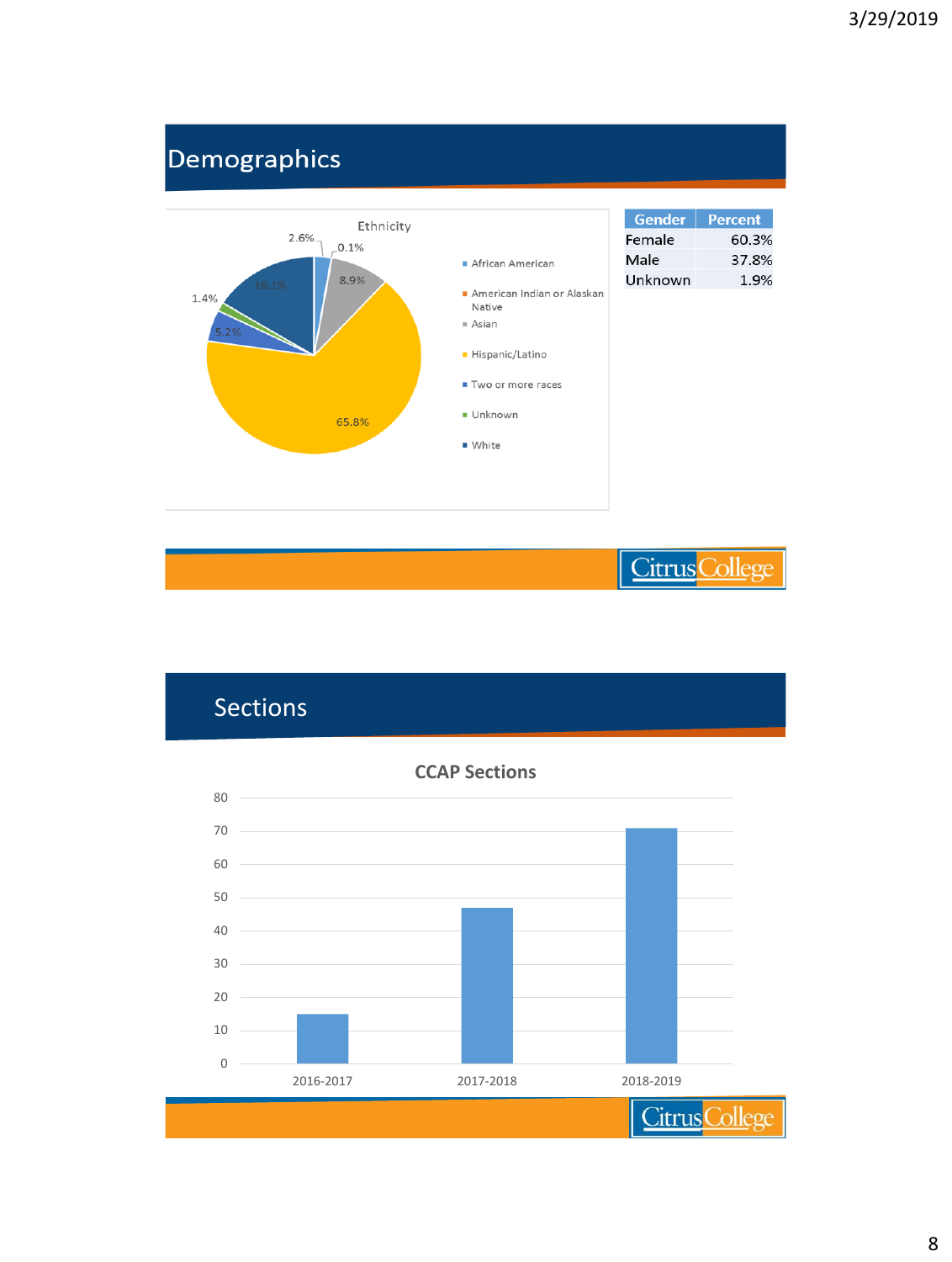# Full-Time Equivalent Students (FTES)



## Apportionment Revenue

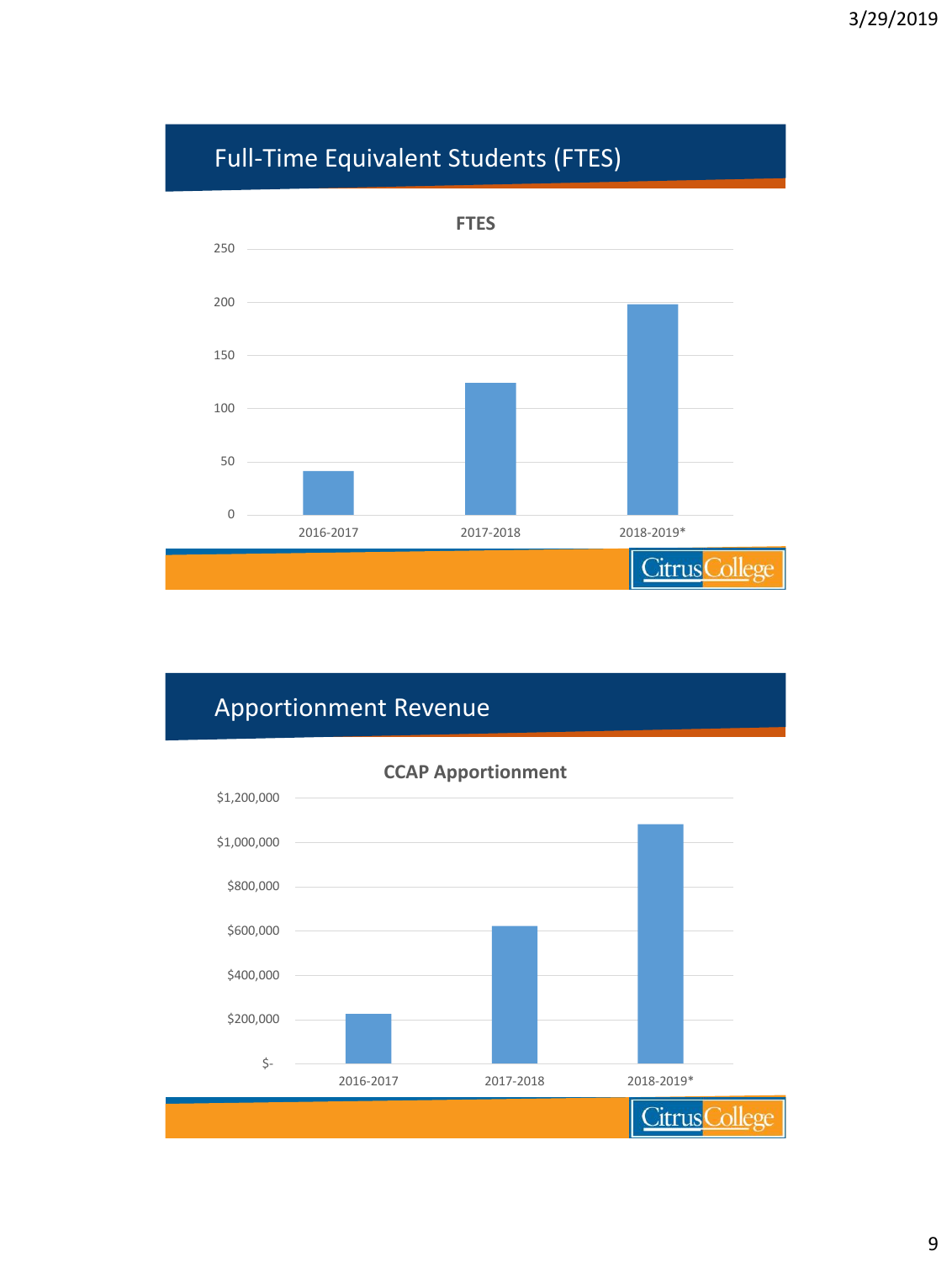# FTES per Full-Time Equivalent Faculty (FTEF)



## GPA and Units Completed

- ➢Student Count (N=927)
- ➢Average GPA: 3.16
- ➢Average Units Completed: 7.0

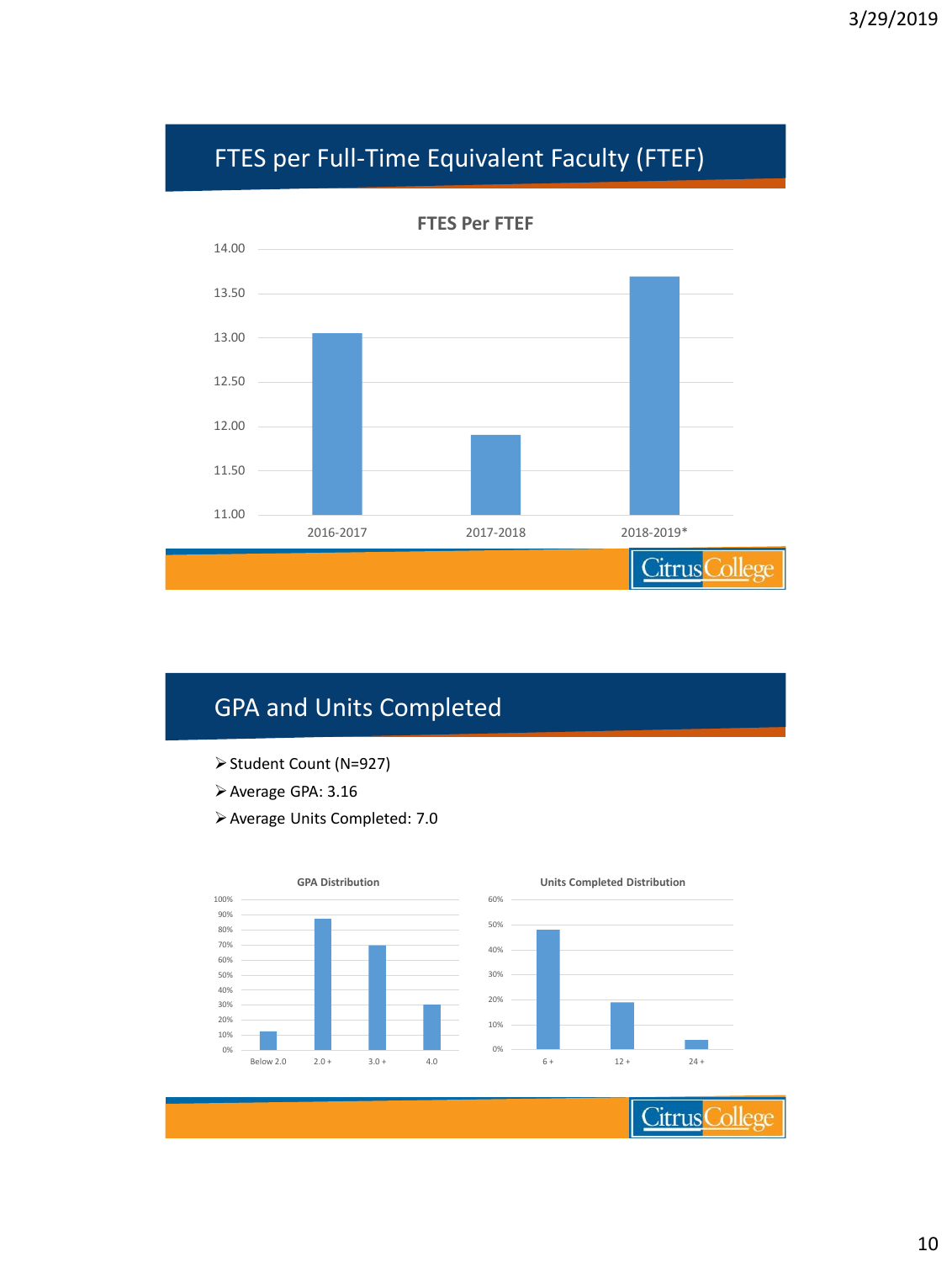## Success and Retention

| <b>Term</b>        | <b>Enrollment</b><br><b>Count</b> | A                         | B       | $\mathsf{C}$   | D        | F.             | <b>FWW</b>     |       | <b>Success</b><br>Rate | <b>Retention</b><br>Rate |
|--------------------|-----------------------------------|---------------------------|---------|----------------|----------|----------------|----------------|-------|------------------------|--------------------------|
| <b>Spring 2017</b> | 388                               |                           | 155 133 |                | 50 14 11 |                |                | 1 2 4 | 87%                    | 94%                      |
| Summer 2017        | 244                               | 127                       | 81      | 28             | 1        | $\Omega$       | $\mathbf{1}$   | 6     | 97%                    | 98%                      |
| <b>Fall 2017</b>   | 406                               |                           | 163 141 |                | 68 16    | 8              | $\overline{2}$ | 8     | 92%                    | 98%                      |
| <b>Spring 2018</b> | 434                               |                           | 195 125 |                | 63 15 11 |                |                | 7 18  | 88%                    | 96%                      |
| Summer 2018        | 390                               | 273                       | 81      | 18             | 9        | $\overline{2}$ | $\Omega$       | 7     | 95%                    | 98%                      |
| <b>Fall 2018</b>   | 627                               |                           |         | 244 200 139 17 |          | 9              |                | 2 16  | 93%                    | 97%                      |
| Total              |                                   | 2,489 1,157 761 366 72 41 |         |                |          |                |                | 13 79 | 92%                    | 97%                      |

• Enrollment Count is total of all grades<br>• Success Rate = Success Count / Enrollm

• Success Rate = Success Count / Enrollment Count; Success Count are Grades A, B, and C

• Retention Rate = Retention Count / Enrollment Count; Retention Count are Grades A, B, C, D, F, and FW

**Citrus College** 

## Transfer

- ➢ Enrolled at Citrus College as college student = 266
- ➢ Enrolled at 4-Year College = 92

| 4-Year University          | <b>Students</b> | 4-Year University       | <b>Students</b> |
|----------------------------|-----------------|-------------------------|-----------------|
| Cal State - Los Angeles    | 11              | <b>UC Santa Barbara</b> |                 |
| Cal Poly Pomona            | 10              | San Diego State         | 3               |
| <b>Cal State Fullerton</b> |                 | Arizona State           |                 |
| University of La Verne     | 8               | Cal State Northridge    |                 |
| Azusa Pacific              |                 | <b>CSU East Bay</b>     |                 |
| San Francisco State        |                 | <b>UC Merced</b>        |                 |
| <b>UC</b> Irvine           |                 | UCI A                   |                 |